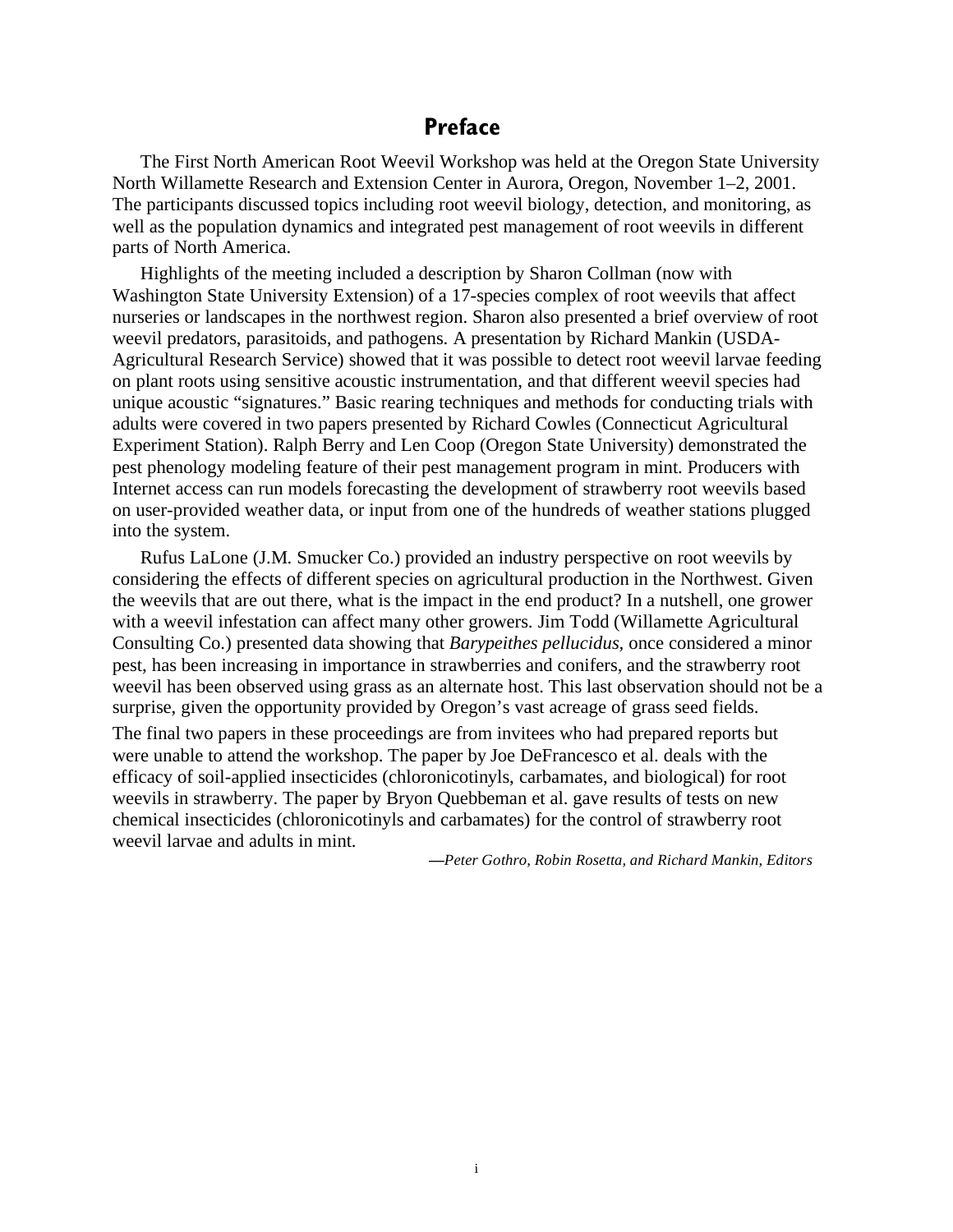| <b>Contents</b> |
|-----------------|
|-----------------|

| An Aggregation of Root Weevils                                                                                                          |  |
|-----------------------------------------------------------------------------------------------------------------------------------------|--|
| Acoustic Detection of Otiorhynchus sulcatus (Fabricius) (Coleoptera:<br><b>Curculionidae) Larval Infestations in Nursery Containers</b> |  |
| <b>Insect Parasitoids Reared from Adult Root Weevils Collected</b><br>in Washington                                                     |  |
| Techniques in Black Vine Weevil Research: Part I,<br><b>Pot Studies and Rearing</b>                                                     |  |
| Techniques in Black Vine Weevil Research: Part II,<br><b>Adulticide Studies</b>                                                         |  |
| A Food Industry Perspective on Root Weevils                                                                                             |  |
| Speak No Weevil: What Rhododendron Growers Said About<br><b>Their Root Weevil Management</b>                                            |  |
| <b>Integrated Pest Management on Peppermint-IPMP3.0</b>                                                                                 |  |
| <b>Observations for Proceedings of the North American Root Weevil</b><br>Conference, November 1-2, 2001                                 |  |
| <b>Root Weevil Larvae Control in Oregon Strawberries</b>                                                                                |  |
| <b>Registration of New Insecticides for Mint</b>                                                                                        |  |